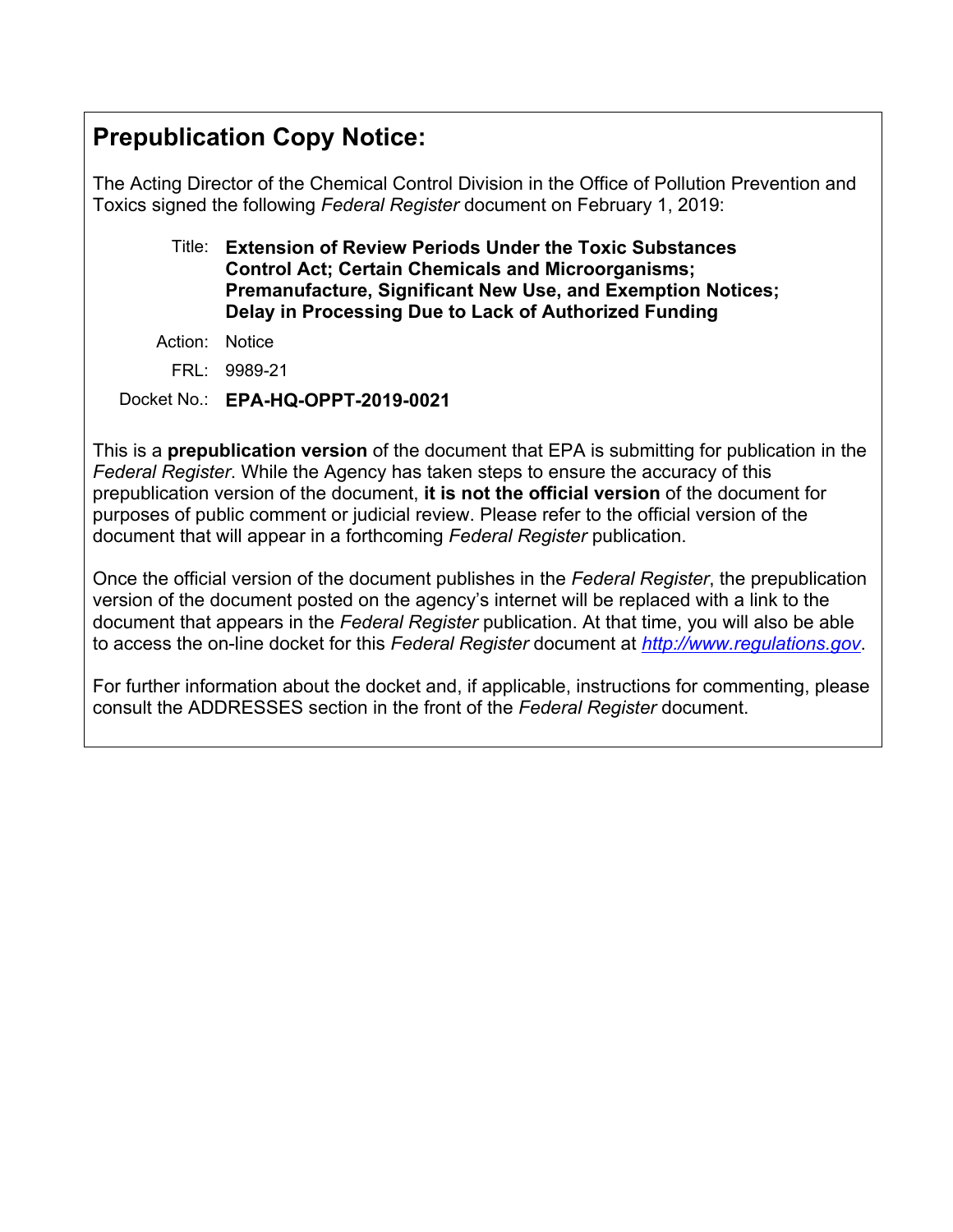# **ENVIRONMENTAL PROTECTION AGENCY**

#### **[EPA-HQ-OPPT-2019-0021; FRL-9989-21]**

**Extension of Review Periods Under the Toxic Substances Control Act; Certain Chemicals and Microorganisms; Premanufacture, Significant New Use, and Exemption Notices; Delay in Processing Due to Lack of Authorized Funding** 

**AGENCY:** Environmental Protection Agency (EPA).

**ACTION:** Notice.

**SUMMARY:** Due to a partial Federal government shutdown related to the lack of authorized funding (i.e., a Fiscal Year 2019 Appropriations Bill or a Continuing Resolution), EPA is extending the review periods for all Premanufacture Notices (PMNs), Significant New Use Notices (SNUNs), Microbial Commercial Activity Notices (MCANs), and exemption notices submitted to the Agency under section 5 of the Toxic Substances Control Act (TSCA) received by EPA on or before December 29, 2018, and for which the review period had not expired as of December 29, 2018. Additionally, EPA did not receive notifications or process such submissions on or after December 29, 2018, and before the date on which the shutdown terminated on January 25, 2019, and the affected operations for the TSCA New Chemicals Program fully resumed on January 31, 2019. Also, during the shutdown, submissions made through e-PMN/CDX or other methods were not processed by EPA. Consequently, the review period for any TSCA section 5 notice submitted during the shutdown did not begin until TSCA New Chemical operations fully resumed on January 31, 2019.

**DATES:** The duration of this extension period is equivalent to the time period from December 29, 2018 (i.e., the date on which EPA operations shutdown) and the date on which EPA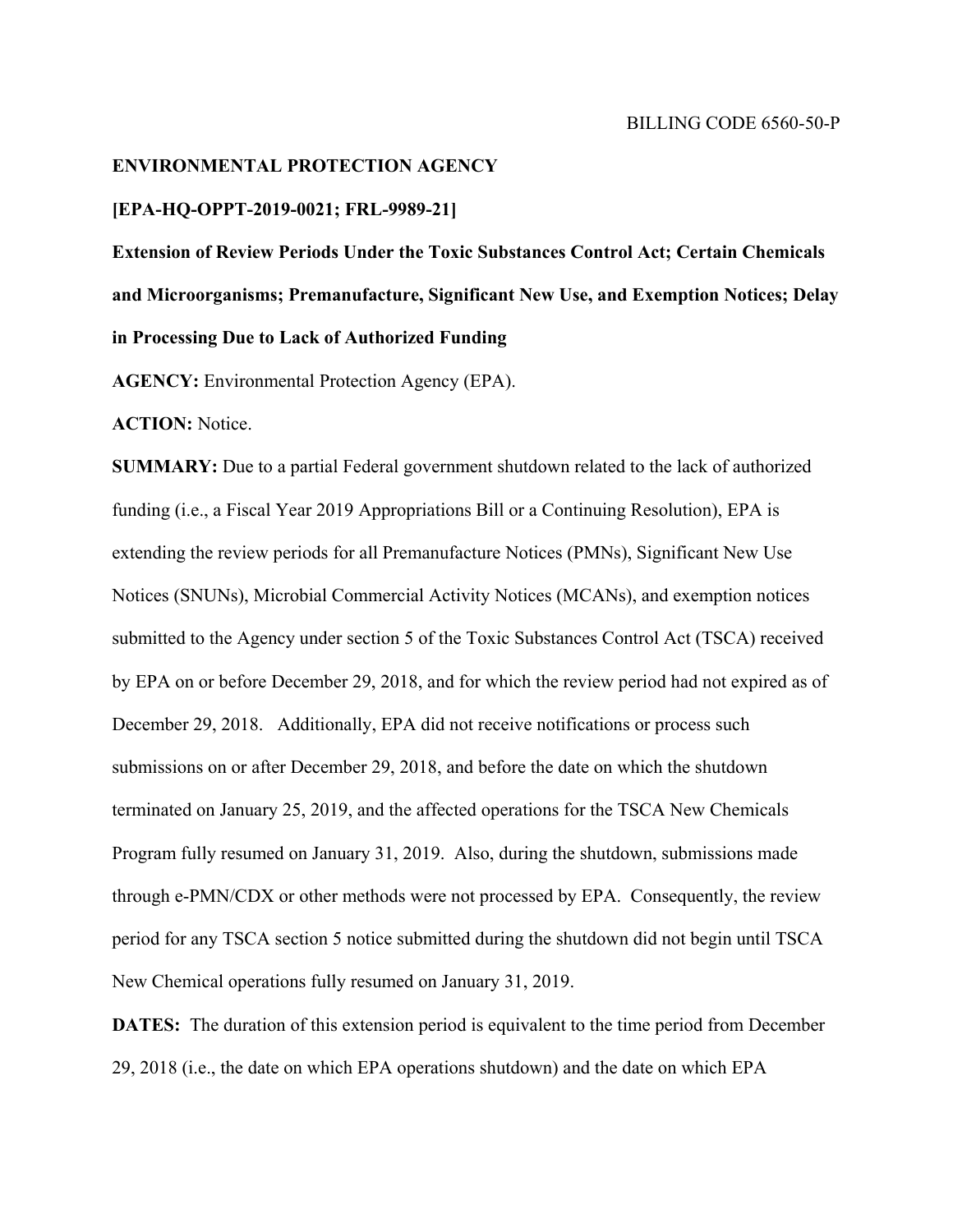operations for the TSCA New Chemicals Program fully resumed (i.e., January 31, 2019), or a total of 33 days.

**FOR FURTHER INFORMATION CONTACT:** *For technical information contact*: Greg Schweer, Chemical Control Division (7405M), Office of Pollution Prevention and Toxics, Environmental Protection Agency, 1200 Pennsylvania Ave., NW., Washington, DC 20460- 0001; telephone number: (202) 564-8469; email address: *schweer.greg@epa.gov*.

 *For general information contact*: The TSCA-Hotline, ABVI-Goodwill, 422 South Clinton Ave., Rochester, NY 14620; telephone number: (202) 554-1404; email address: *TSCA-Hotline@epa.gov*.

# **SUPPLEMENTARY INFORMATION:**

## **I. General Information**

#### *A. Does this Action Apply to Me?*

 You may be potentially affected by this action if you are a manufacturer (which includes importers) or processor of a chemical substance that requires submission under section 5 of TSCA (15 U.S.C. 2604) and applicable EPA regulations. The following list of North American Industrial Classification System (NAICS) codes is not intended to be exhaustive, but rather provides a guide to help readers determine whether this document applies to them. Potentially affected entities may include:

• Manufacturers or processors of one or more subject chemical substances (NAICS codes 325 and 324110), e.g., chemical manufacturing and petroleum refineries.

*B. How Can I Get Copies of this Document and Other Related Information?* 

The docket for this action, identified by docket identification (ID) number EPA-HQ-OPPT-2019-0021, is available at *http://www.regulations.gov* or at the Office of Pollution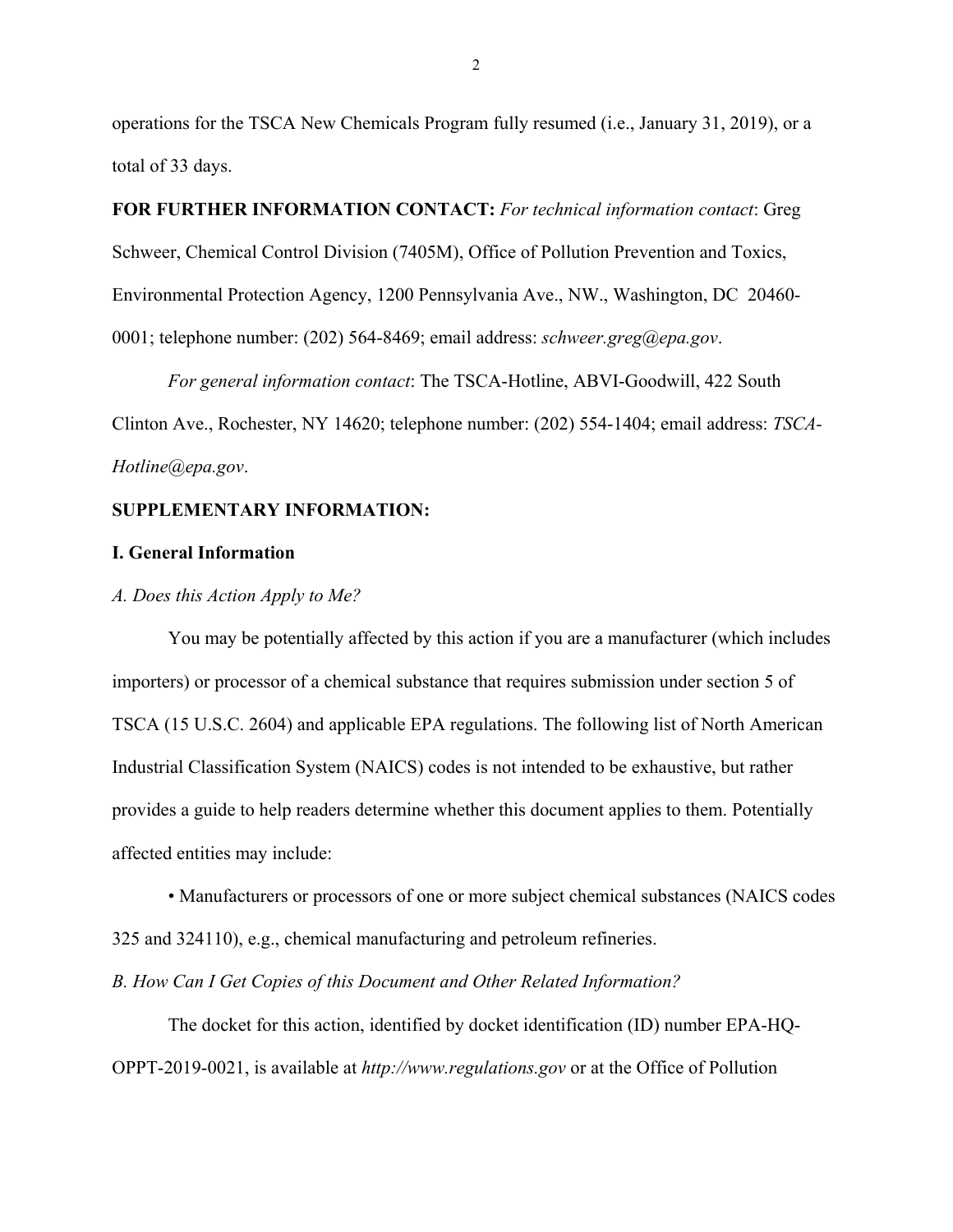Prevention and Toxics Docket (OPPT Docket), Environmental Protection Agency Docket Center (EPA/DC), West William Jefferson Clinton Bldg., Rm. 3334, 1301 Constitution Ave., NW., Washington, DC. The Public Reading Room is open from 8:30 a.m. to 4:30 p.m., Monday through Friday, excluding legal holidays. The telephone number for the Public Reading Room is (202) 566-1744, and the telephone number for the OPPT Docket is (202) 566-0280. Please review the visitor instructions and additional information about the docket available at *http://www.epa.gov/dockets*.

Information on the shutdown can be found at *http://www.opm.gov*. Information about the TSCA section 5 requirements can be found at *http://www.epa.gov/oppt/newchems/*. *C. What is the Agency's Authority for Taking this Action?* 

 Under TSCA section 5(c), 15 U.S.C. 2604(c), EPA may unilaterally extend the notice review period for PMNs, MCANs, and SNUNs, thereby extending the period before manufacturing or processing the subject chemical substances may begin. (See also 40 CFR 720.75(c) for PMNs and SNUNs, and 40 CFR 725.56 for MCANs.) Section 26(c) of TSCA  $(15$ U.S.C. 2625(c)), authorizes EPA to take action with respect to a category of chemical substances; in this case, the category is all chemical substances that are the subject of the specified notices and exemption applications, for which the notice review period would otherwise expire on or after December 29, 2018. Under TSCA section 5(c), extensions of the review period for an individual TSCA section 5 notice shall not total more than 90 days. Because the extension described in this **Federal Register** notice (i.e., 33 days) is less than 90 days, EPA reserves the right under TSCA section 5(c) to issue, for good cause, future additional extensions for individual cases up to a total of 90 days.

Section 5(h) of TSCA (15 U.S.C. 2604(h)) authorizes EPA to exempt manufacturers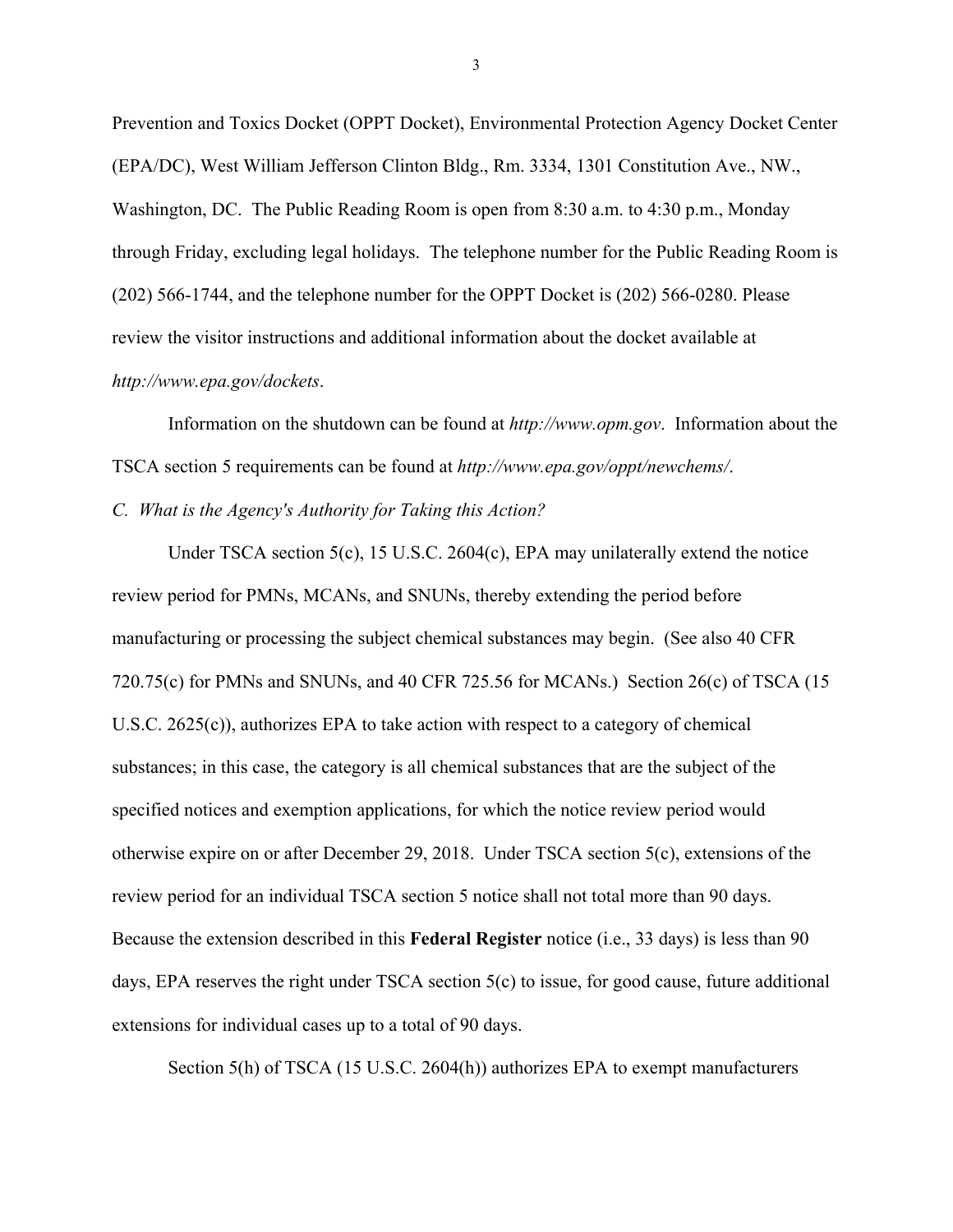and/or processors of chemical substances from all or part of the requirements of Section 5 of TSCA if EPA determines that the proposed manufacture, processing, distribution in commerce, use, or disposal of such chemical substance will not present an unreasonable risk to health or the environment. Pursuant to this and other authorities, EPA has concluded that the additional time specified in this notice is required to evaluate the exemption applications described in Unit II.A. and determine whether the chemical substances that are the subject of these exemption applications will not present an unreasonable risk.

#### **II. Extension of Review Periods**

### *A. Which TSCA Review Periods Are Affected?*

 Section 5 of TSCA and 40 CFR part 720 require any person who intends to manufacture (defined by statute to include import) a new chemical substance (i.e., a chemical not on the TSCA Section 8(b) Inventory) to notify EPA at least 90 days before commencing non-exempt commercial manufacture in the form of a PMN. Similarly, at least 90 days advance notice for manufacture of new microorganisms is required under 40 CFR part 725, in the form of an MCAN. Under section 5 of TSCA and 40 CFR part 721, any person intending to manufacture or process a chemical substance for a significant new use, as designated by EPA in a SNUR, must also give EPA at least 90 days advance notice in the form of a SNUN. SNURs for microorganisms appear at 40 CFR part 725, subpart M. The required notifications initiate EPA's evaluation of the new chemical or the intended significant new use within the applicable review period. Persons may not commence manufacture of a new chemical substance, or manufacture of processing of a chemical substance for a significant new use, until EPA has conducted a review of the relevant notice, made an appropriate determination on the notice, and has taken such actions as are required with that determination.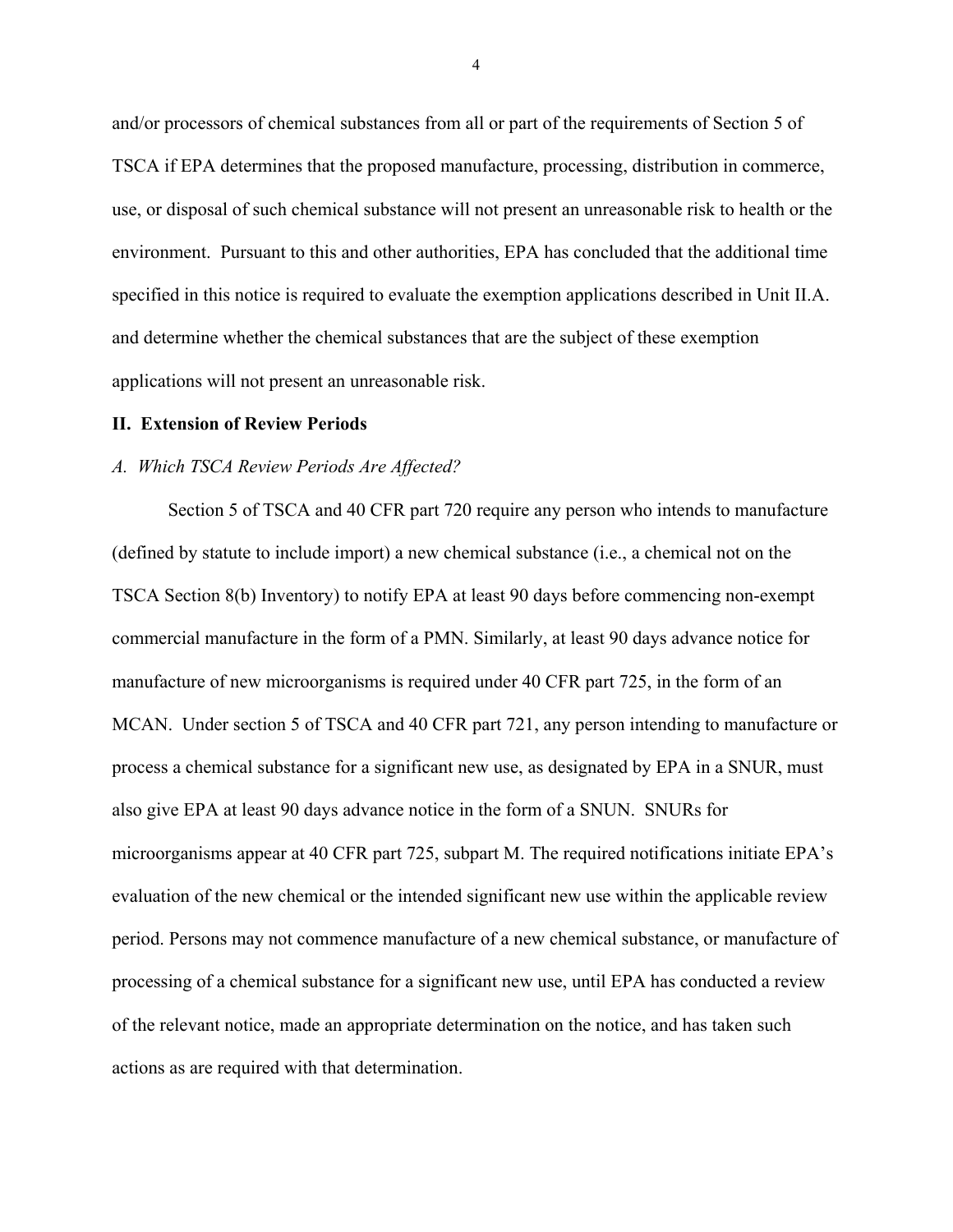There are several of exemptions from the above-described 90-day PMN, MCAN, and SNUN notice requirements. Many of these exemptions require submitting to EPA a written notice or application, which is subject to a review period shorter than 90 days. For example, pursuant to TSCA section 5(h)(1) EPA has promulgated a Test Market Exemption (TME) from the PMN, MCAN, and SNUN 90-day notice requirements. The TME from the PMN requirement appears at 40 CFR 720.38; the TME from the MCAN requirement is codified in 40 CFR part 725, subpart F (40 CFR 725.300 through 725.370); and the TME from the SNUN requirement appears at 40 CFR 721.45(a). Under TSCA section 5(h)(4), EPA promulgated at 40 CFR 723.50 a Low Volume Exemption (LVE) and a Low Release/Low Exposure (LOREX) Exemption from the PMN requirement. The regulations at 40 CFR part 725 pertaining to genetically engineered microorganisms provide several exemptions from the 90-day MCAN requirement, including the TSCA Experimental Release Application (TERA) at 40 CFR part 725, subpart E, and the Tier I and Tier II Exemptions at 40 CFR part 725, subpart G.

# *B. What Action is the Agency Taking?*

 Effective December 29, 2018, due to the lack of authorized funding (i.e., a Fiscal Year 2019 Appropriations Bill or a Continuing Resolution), certain EPA functions were suspended. During the shutdown, no review work was performed on the TSCA section 5 notifications received by EPA on or before December 29, 2018, and for which the review period had not yet expired as of December 29, 2018. Because of the shutdown, EPA is now extending, pursuant to Sections 5(c) and 26(c) of TSCA and 40 CFR 720.75(c), the review periods of all TSCA section 5 notifications received on or before December 29, 2018, and for which the review period has not yet expired as of December 29, 2018.

The Agency requires an extension of the review periods to complete its risk assessments,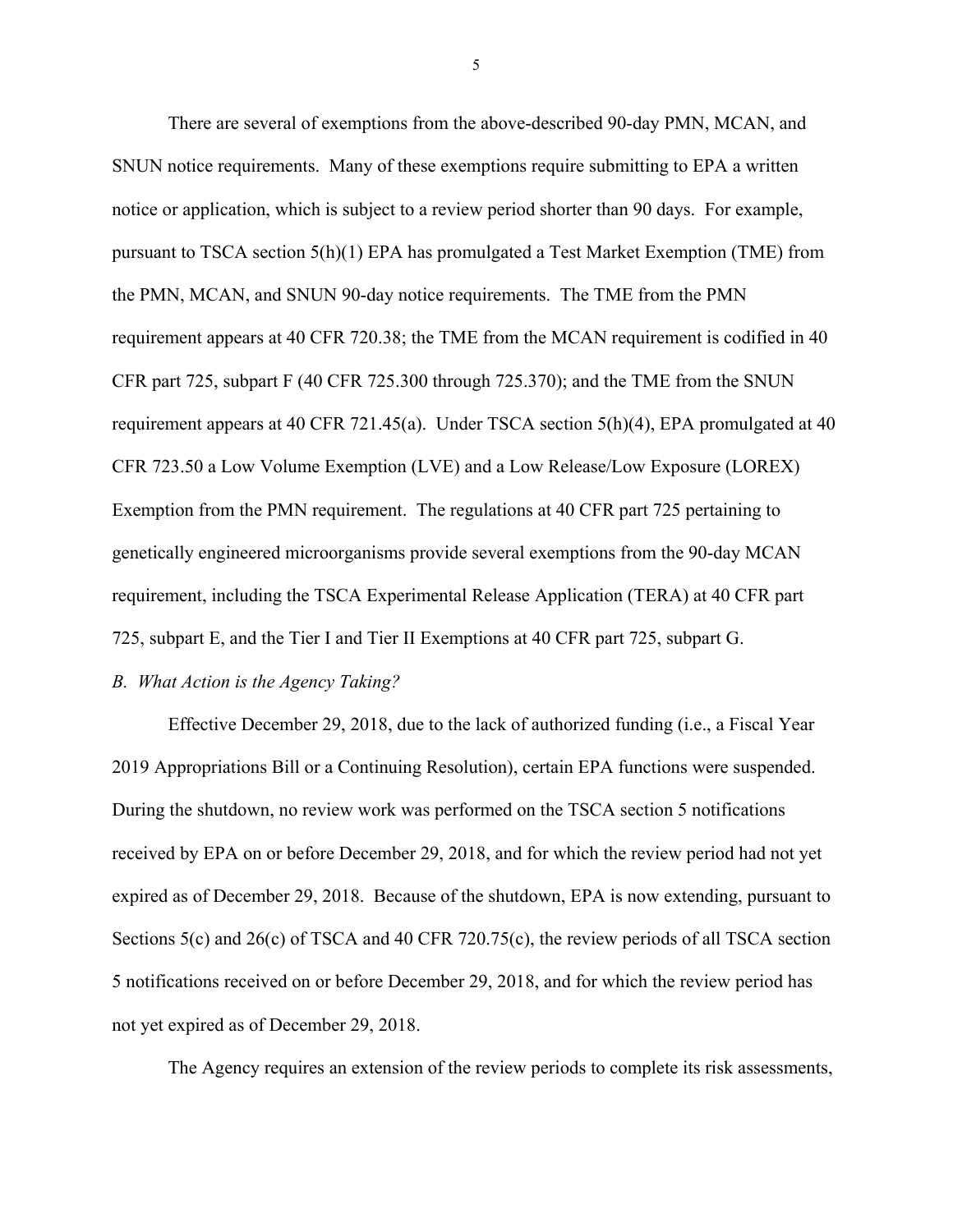to examine its regulatory options, and to prepare the necessary documents associated with the relevant determination under TSCA section 5(a)(3). Therefore, EPA has determined that good cause exists to extend, under TSCA section 5(c), the review period for each such TSCA section 5 notification.

 The duration of this extension period is equivalent to the time period from December 29, 2018 (i.e., the date on which EPA operations shutdown) and the date on which EPA operations for the TSCA New Chemicals Program fully resumed (i.e., January 31, 2019), or a total of 33 days. Although EPA reopened following the partial government shutdown on January 28, 2019, EPA set January 31 as the day that normal operations of the TSCA section 5 New Chemicals Program fully resumed. These additional days beyond January 28 reflect the additional time that was needed to ensure that: EPA data systems -were fully operational; EPA and contractor staff have ID badges, passwords and access to systems were reset; EPA and contractor staff whose 1 year approvals to access TSCA CBI expired during the shutdown were reestablished; and contractor staff who were reassigned to other contracts not affected by the shutdown were reassigned to contracts supporting the New Chemicals Program.

Under TSCA section 5(c), the total extensions of the review period for an individual PMN shall not exceed 90 days. Thus, since the extension described in this notice is for less than 90 days, EPA reserves the right to issue additional extensions under TSCA section 5(c) in the future for good cause up to a total of 90 days.

 Because of these circumstances, EPA is taking the following actions and is requesting the assistance of notifiers as described in this unit:

*Category 1--TSCA section 5 notices and exemptions submitted to EPA on or after December 29, 2018, and before the date on which the affected operations fully resumed on*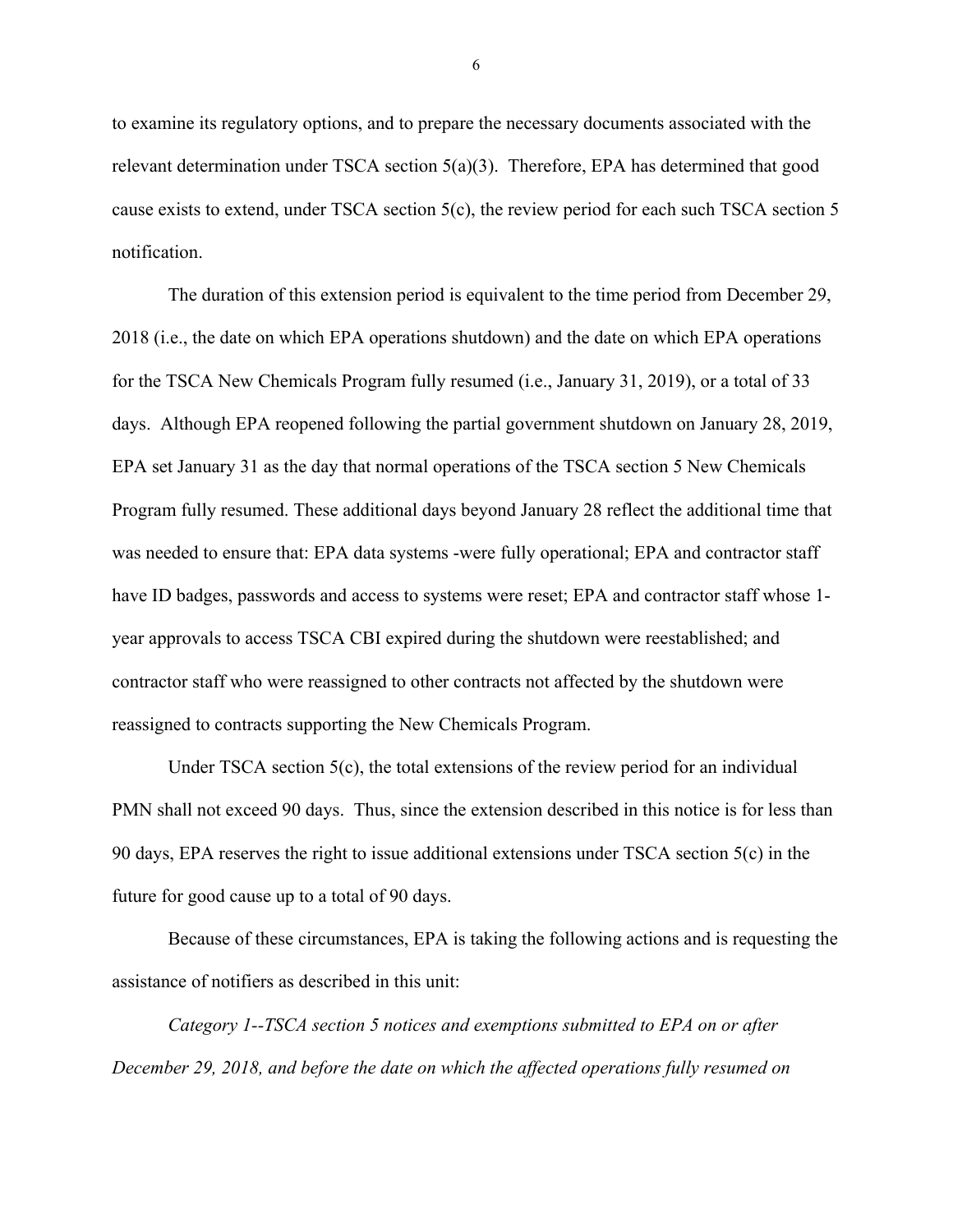*January 31, 2019.* During the shutdown, submissions made through e-PMN/CDX or other methods were not processed. Consequently, the review period for any TSCA section 5 notice submitted during the shutdown did not begin until TSCA New Chemicals Program operations fully resumed on January 31, 2019.

*Category 2--TSCA section 5 exemption notices scheduled to expire on or after December 29, 2018.* For any exemption notices that have not been granted by EPA and for which the review period was scheduled to expire on or after December 29, 2018, EPA is hereby extending the notice review period by 33 days (the number of days equivalent to the duration of the shutdown until affected operations fully resumed). This additional time is required to ensure there is sufficient opportunity to determine that the chemical substances that are the subject of the exemption applications will not present an unreasonable risk.

*Category 3--TSCA section 5 PMNs, MCANs, and SNUNs scheduled to expire on or after December 29, 2018.* For any PMN, MCAN, or SNUN for which the review period was scheduled to expire on or after December 29, 2018, EPA is hereby extending the notice review period by 33 days (the number of days equivalent to the duration of the shutdown until affected operations fully resumed).

## *C. Was this Action Submitted to Congress and the Comptroller General?*

 The Congressional Review Act, 5 U.S.C. 801 *et seq*., generally provides that before the Agency can impose binding requirements like those contained in a rule, the Agency must submit a rule report, which includes a copy of the document, to each House of the Congress and to the Comptroller General of the United States. Although this document is not a rule, it is binding in the sense that the suspensions announced in here are binding. EPA has submitted a report to the U.S. Senate, the U.S. House of Representatives, and the Comptroller General of the United